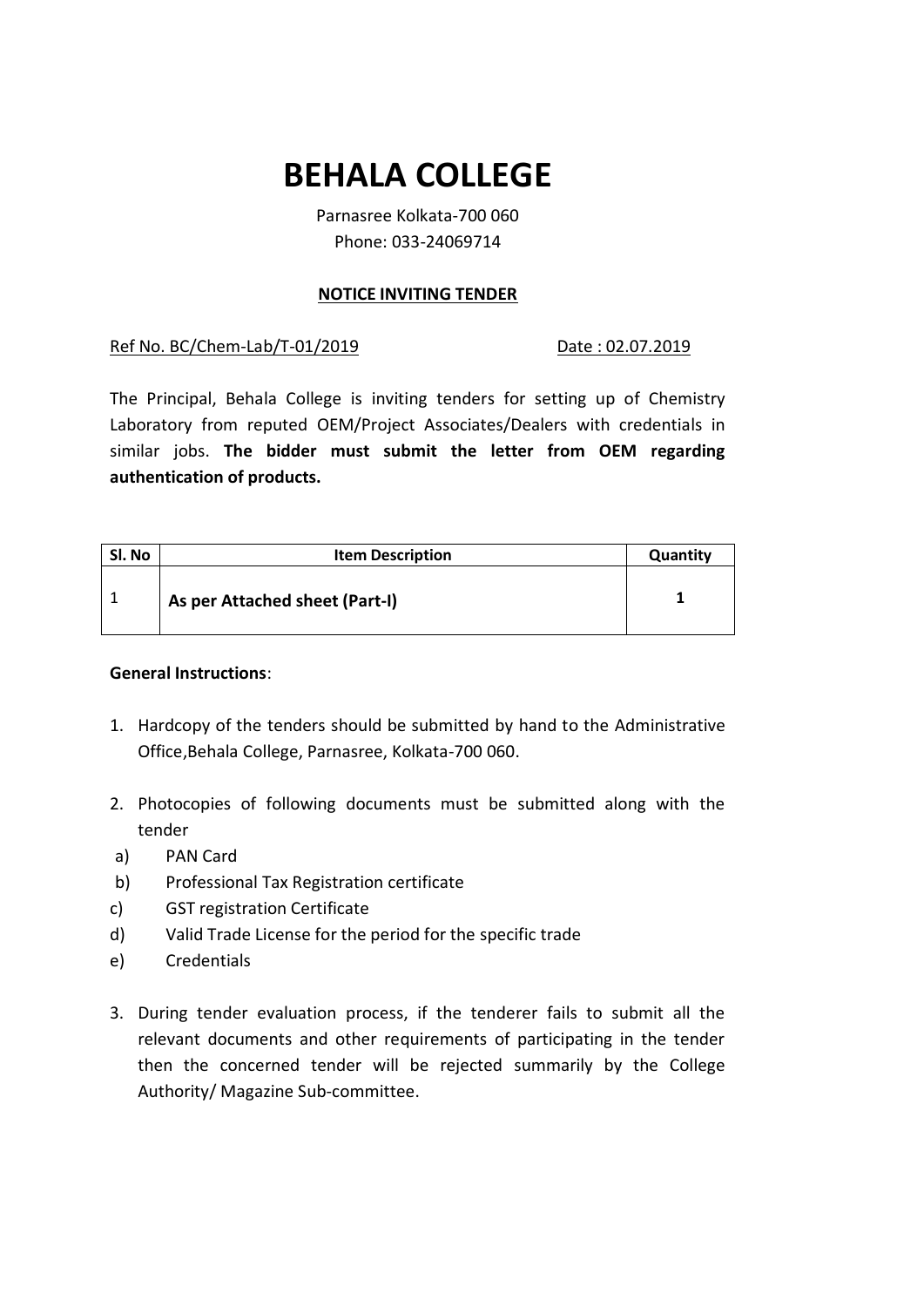- 4. The Contract will be awarded to the successful tenderer after the execution of the agreement. The successful tenderer will have to execute within the specified time schedule as per agreement.
- 5. Setting up of Laboratory at the College premises  $(2^{nd}$  floor) shall be completed by the successful tenderer in accordance with terms specified by the College Authority.
- 6. The College Authority reserves the right to withdraw any item from the tender at any stage.
- 7. The College Authority reserves the right to reject the tender or part thereof at any stage or to split any tender without assigning any reason.
- 8. After sales services will have to be provided by the tenderer during on-site warranty/guarantee period of the items free of cost.
- 9. On a tender being accepted, intimation of acceptance will be forwarded to the successful tenderer by Principal, Behala College. After communication of the same, the successful tenderer will have to execute an agreement in the prescribed form with the Principal, Behala College.

## **Detail of tender process**

**Tender submission will start on and from: 03.07.2019 at 12:00 noon Tender submission will end : 08.07.2019 at 4:00 p.m. Tender opening : 09.07.2019 at 3:00 p.m.**

Principal, Behala College reserves the right to change the above schedule in case of any exigencies.

> Principal Behala College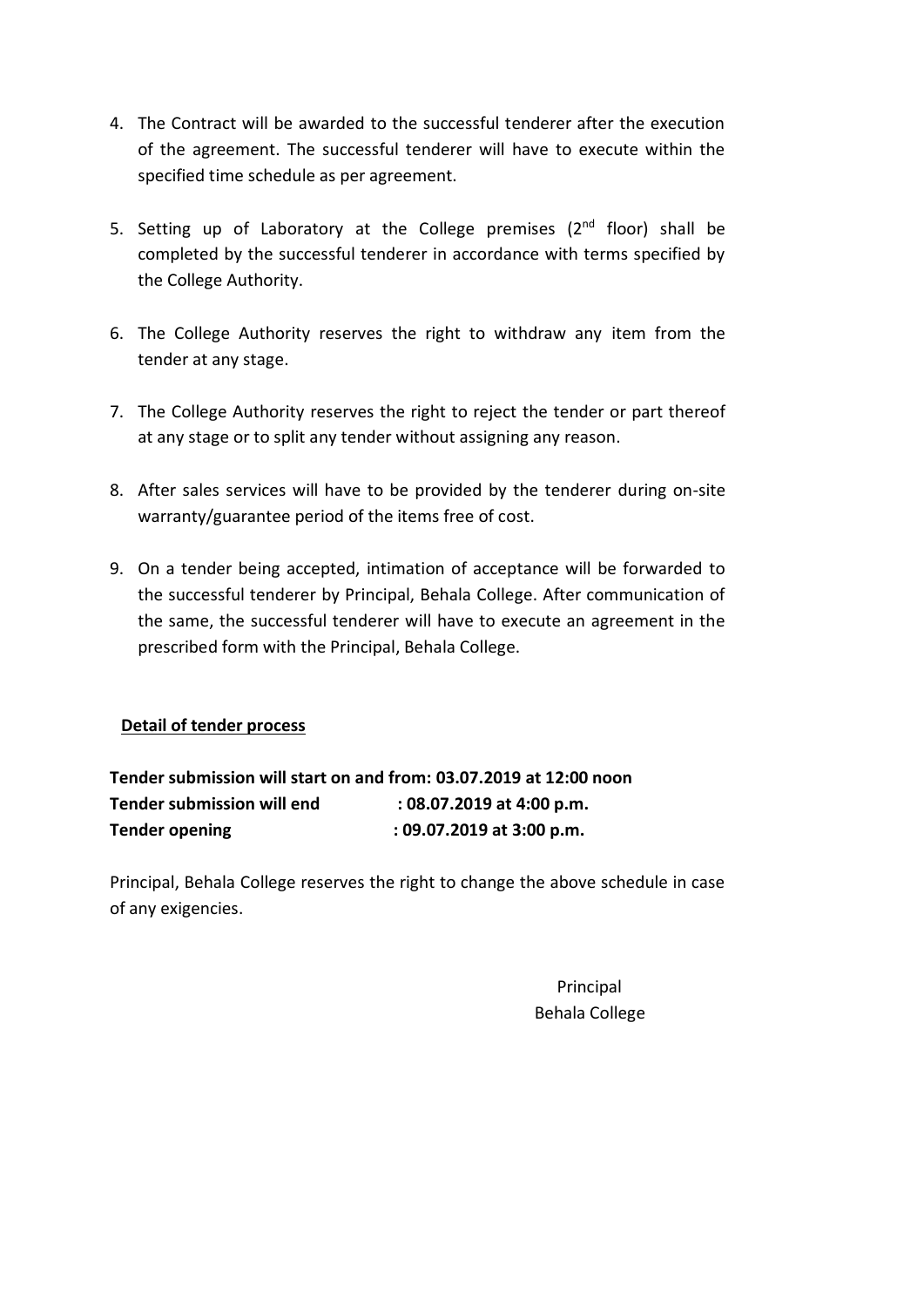| <b>PART-I</b>                            |                                                                                                                                                                                                                                                                                                                                                                                                                                                                                                                                                                                                                                                                                                                                                                                                                                                                                                                                                                                                                                                                                                                                                                                                                                                                                                                                                                                                                                                                                                                                                                                                                                                                                                                                                                                                                                                                                                                                                                                                                                                                                                                                                                                                                                                                                                                                                                                                                                                                                                                                                                                                                                                                                                                                                                                                                                                                                                                                                                                                                                                                                                                                                                                                             |            |             |  |
|------------------------------------------|-------------------------------------------------------------------------------------------------------------------------------------------------------------------------------------------------------------------------------------------------------------------------------------------------------------------------------------------------------------------------------------------------------------------------------------------------------------------------------------------------------------------------------------------------------------------------------------------------------------------------------------------------------------------------------------------------------------------------------------------------------------------------------------------------------------------------------------------------------------------------------------------------------------------------------------------------------------------------------------------------------------------------------------------------------------------------------------------------------------------------------------------------------------------------------------------------------------------------------------------------------------------------------------------------------------------------------------------------------------------------------------------------------------------------------------------------------------------------------------------------------------------------------------------------------------------------------------------------------------------------------------------------------------------------------------------------------------------------------------------------------------------------------------------------------------------------------------------------------------------------------------------------------------------------------------------------------------------------------------------------------------------------------------------------------------------------------------------------------------------------------------------------------------------------------------------------------------------------------------------------------------------------------------------------------------------------------------------------------------------------------------------------------------------------------------------------------------------------------------------------------------------------------------------------------------------------------------------------------------------------------------------------------------------------------------------------------------------------------------------------------------------------------------------------------------------------------------------------------------------------------------------------------------------------------------------------------------------------------------------------------------------------------------------------------------------------------------------------------------------------------------------------------------------------------------------------------------|------------|-------------|--|
| <b>LAB AREA</b>                          | <b>SPECIFICATION</b>                                                                                                                                                                                                                                                                                                                                                                                                                                                                                                                                                                                                                                                                                                                                                                                                                                                                                                                                                                                                                                                                                                                                                                                                                                                                                                                                                                                                                                                                                                                                                                                                                                                                                                                                                                                                                                                                                                                                                                                                                                                                                                                                                                                                                                                                                                                                                                                                                                                                                                                                                                                                                                                                                                                                                                                                                                                                                                                                                                                                                                                                                                                                                                                        | <b>QTY</b> | <b>RATE</b> |  |
| Chemical<br>Analysis Room<br>(900 Depth) | Supply and placement of Lab Furniture with The bidder/parent company<br>should possess with furnitures with standards like SEFA, ASHRAE 110 etc.<br>ISO 9001-2008, ISO 14001-2004, BS OSHAS 18001-2007, BIFMA, AIOTA (For<br>Design, Development, Manufacturing, Supply and servicing). All D-Frames<br>assemblies should be manufactured from standard hollow metal sections;<br>confirming to I.S. Code 7138:1973 (Indian Standard specification for steel<br>tubes for furniture) and all sheet metal components should be of CRCA<br>confirming to IS Code 513:1994.<br>The suspended under-bench welded units should be supported on heavy-<br>duty steel frames fully carrying the load of worktops. Its superior strength<br>combined with aesthetically appealing end caps shall give maximum<br>flexibility and modularity while making a layout. D-frame should be<br>constructed from a square pipe with a cross section of 30mm x 30mm and<br>should be a minimum 1.6 mm thick. The D-frame legs should be supplied<br>with adjustable levelling screw (M-10 levelers of Nylon + MS, tolerance from<br>-5mm to +15mm) to correct the unevenness of flooring. The tubular<br>enclosed type construction shall discourage dust accumulation and<br>unwanted development of bacteria & fungus.<br>The D-Frames structure should be for suspended storage cabinets Under<br>bench cabinets are to be Pure epoxy powder coated with thickness of 40-60<br>microns and should be suspended from tubular structure. The cabinet<br>should have a corrosion resistance magnetic strip as shutter catch, shutter<br>and drawer are to be equipped with 180degree cam lock. PP constructed<br>semi recessed handle to be screw fitted to the shutters. Hinges are to be of<br>SS-304 knuckle overlay type with 270 degree opening and 2 nos of hinges<br>are to be screw fitted to each shutter and cabinet. Shelf: Should be made of<br>0.8mm thickness which should be adjustable to 6 steps of 50mm. Shutter<br>should be over-closing type. It has a sandwich door construction with<br>shutter front & shutter cover with 1.2mm thick hinge stiffener. Empty gap<br>should with filled with 15mm thick paper honeycomb for sound dampening.<br>Drawer: Should be welded single piece construction with over-closing<br>sandwich drawer front filled with 15mm thick paper honeycomb for sound<br>dampening. Fixed-Type reagent shelves should be provided. It should be<br>complete modular design consisting of 2 stage horizontal storage shelves.<br>270mm gap to be maintained between two shelves. Reagent shelf post<br>should have a cross section of 115mm x 30mm hollow structure of 1.2mm<br>thick. Welded frames to be screw fitted between two posts and to be made<br>of 1.2 mm thick. And, metal shelves of 0.8mm thick CRCA MS with pure<br>epoxy powder coating sheets to kept in between the frames. The shelves<br>can be removed for cleaning purpose. A total depth of reagent shelves to be<br>maintained at 150mm for wall benches and 300mm for island benches.<br>Reagent shelves modules to have electrical book and having cutouts for<br>electrical switches and sockets. |            |             |  |